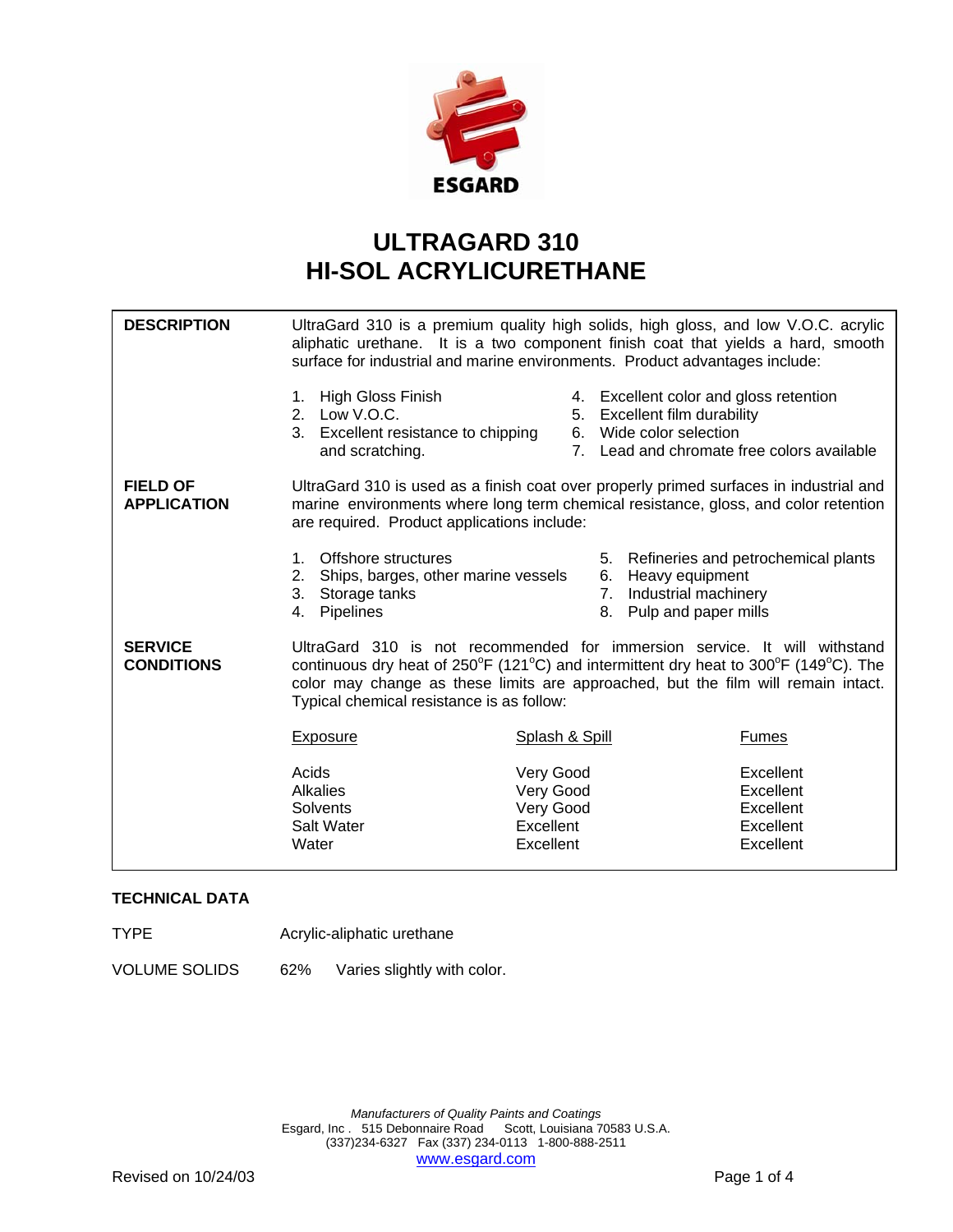

| V.O.C.                                                    | As Supplied:<br>Thinned 10%:                                                                                                                                                                                                                                                                                                                                                                                        | 2.95 lb/gal (350 g/l)<br>3.34 lb/gal (401 g/l) |                     | Varies slightly with color.<br>Varies slightly with color. |                                       |
|-----------------------------------------------------------|---------------------------------------------------------------------------------------------------------------------------------------------------------------------------------------------------------------------------------------------------------------------------------------------------------------------------------------------------------------------------------------------------------------------|------------------------------------------------|---------------------|------------------------------------------------------------|---------------------------------------|
| <b>DENSITY</b>                                            | 9.9 lbs/gal mixed (1.18 kg/l) Varies with color.                                                                                                                                                                                                                                                                                                                                                                    |                                                |                     |                                                            |                                       |
| <b>COVERAGE</b><br>(Theoretical)                          | 995 sq ft/gal at 1 mil dry (1.6 mils wet)<br>25.9 sq m/l at 25 microns dry (40 microns wet)                                                                                                                                                                                                                                                                                                                         |                                                |                     |                                                            |                                       |
|                                                           | 332 sq ft/gal at 3 mils dry (4.8 mils wet)<br>8.6 sq m/l at 75 microns dry (121 microns wet)                                                                                                                                                                                                                                                                                                                        |                                                |                     |                                                            |                                       |
|                                                           | NOTE: When figuring practical coverage, allow for application losses, surface<br>irregularities, any solvent addition, etc.                                                                                                                                                                                                                                                                                         |                                                |                     |                                                            |                                       |
| <b>RECOMMENDED</b><br><b>DRY FILM</b><br><b>THICKNESS</b> | 2.0 - 3.0 mils (50 75 microns). Lighter colors may require more dry film thickness<br>or two coats to achieve optimum hide.                                                                                                                                                                                                                                                                                         |                                                |                     |                                                            |                                       |
| DRY TIME (HOURS)<br>@ 2 MILS DFT<br>65% R.H               |                                                                                                                                                                                                                                                                                                                                                                                                                     | Set To<br><u>Touch</u>                         | To<br><b>Handle</b> | Recoat<br>W/310                                            | Final<br><b>Cure</b>                  |
|                                                           | $40^{\circ}F$ ( $5^{\circ}C$ )<br>$60^{\circ}F$ (16°C)<br>80°F (27°C)<br>$100^{\circ}$ F (38 $^{\circ}$ C)                                                                                                                                                                                                                                                                                                          | 6<br>4<br>3<br>1                               | 20<br>12<br>6<br>3  | 20<br>$\overline{7}$<br>3<br>$\overline{2}$                | 14 Days<br>7 Days<br>4 Days<br>2 Days |
| <b>SURFACE</b><br><b>PREPARATION</b>                      | Thoroughly clean any oil or grease contaminated areas with Esgard Surface<br>Conditioner or a detergent wash followed by a fresh water rinse and allow drying<br>in accordance with SSPC-SP1-82.                                                                                                                                                                                                                    |                                                |                     |                                                            |                                       |
| <b>SUBSTRATES</b>                                         | Apply over clean, dry properly primed or prepared ferrous and galvanized metal,<br>aluminum, and masonry surfaces. For application over aged painted surfaces,<br>dull all glossy areas by sanding or other methods. A test patch is always<br>recommended to test compatibility and adhesion over aged painted surfaces.                                                                                           |                                                |                     |                                                            |                                       |
| <b>APPLICATION</b>                                        | $Mix - Power mix components separately, then mix 4:1 by volume A:B. Mix$<br>completely all of Part A with Part B. Since this product is sensitive to moisture,<br>do not use partial kits. Allow to stand for 15 minutes to thoroughly mix and ingest.<br>Thin - Thin only as needed up to 10% (typically 5%) by volume to obtain proper<br>consistency. For all spraying, brushing, and rolling use the following: |                                                |                     |                                                            |                                       |
|                                                           |                                                                                                                                                                                                                                                                                                                                                                                                                     |                                                |                     |                                                            |                                       |
|                                                           | Above $80^{\circ}$ F (27 $^{\circ}$ C)<br>Below $80^{\circ}$ F (27°C)                                                                                                                                                                                                                                                                                                                                               |                                                |                     | Esgard Thinner 106<br><b>Esgard Thinner 103</b>            |                                       |
|                                                           |                                                                                                                                                                                                                                                                                                                                                                                                                     |                                                |                     |                                                            |                                       |

*Manufacturers of Quality Paints and Coatings*  Esgard, Inc . 515 Debonnaire Road Scott, Louisiana 70583 U.S.A. (337)234-6327 Fax (337) 234-0113 1-800-888-2511 www.esgard.com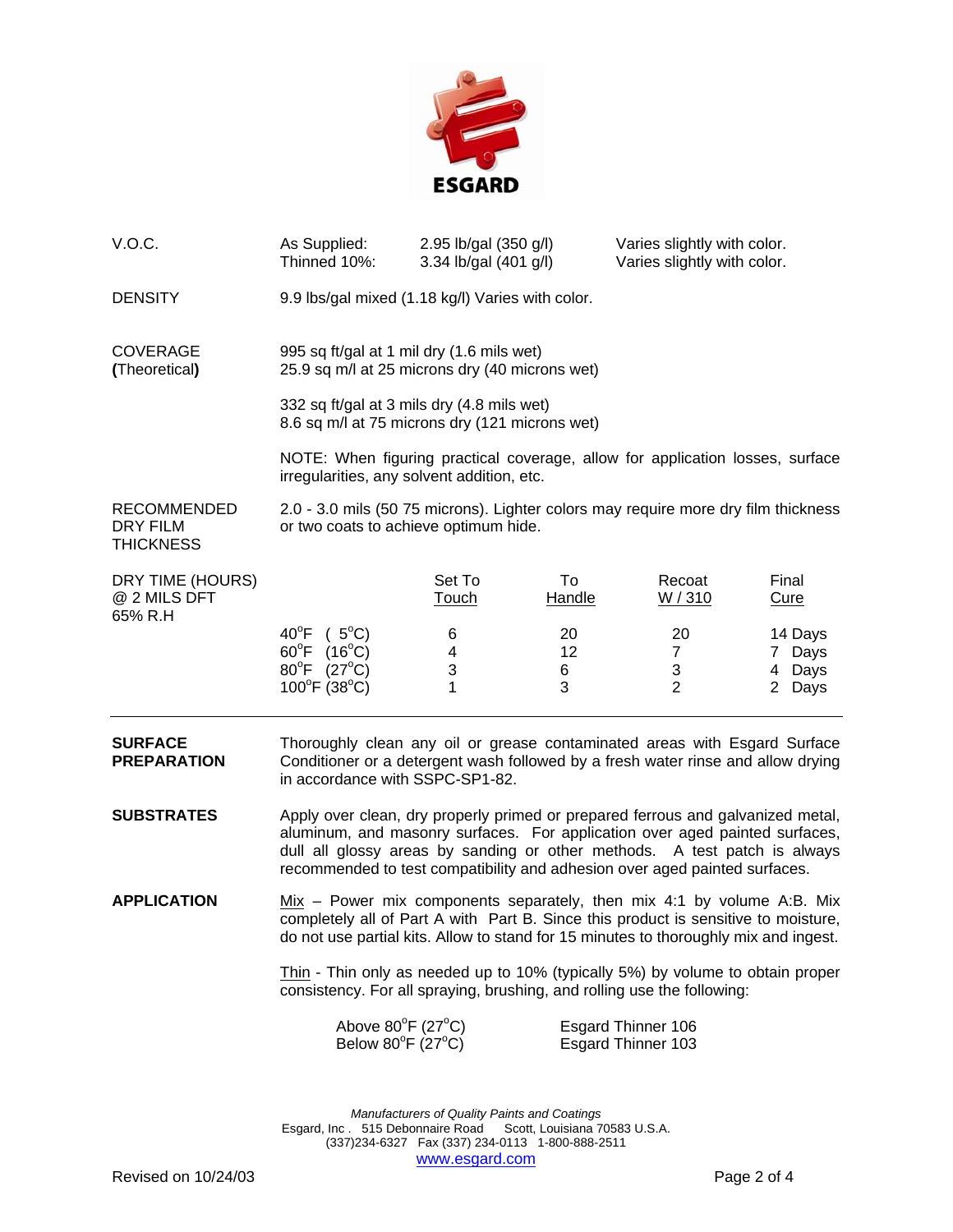

NOTE: The use of non-specified thinners may affect application characteristics and product performance.

Spray - Use suitable conventional or airless spray equipment. Flush equipment with Thinner 103 before use. The following has been found adequate:

Conventional - Pressure pot should have an oil/water trap, double regulators, and minimum 3/8" I.D. fluid and air hose. Gun should be a DeVilbiss with a  $(E)$  tip and #78 air cap, or Binks with a #66 set up.

Airless - Use Graco Bulldog 30:1 or equal with Teflon packing with minimum 3/8" I.D. fluid hose. Gun should have a fluid tip size .413 - .517. Fluid tip pressure should be 2300 - 2600 p.s.i.

Brush – Apply UltraGard 310 with a clean quality paint brush.

Roll – Apply UltraGard 310 with a quality short to medium nap roller with phenolic core. A solvent resistant foam roller provides an excellent finish.

Note: Two coats may be necessary to obtain proper film thickness because brushing and rolling tend to push material thinner than required.

| <b>POT LIFE</b> | <b>TEMPERATURE</b>               | <b>HOURS</b> |  |
|-----------------|----------------------------------|--------------|--|
| (As Supplied)   |                                  |              |  |
|                 | $40^{\circ}F$ ( $5^{\circ}C$ )   | 12           |  |
|                 | $60^{\circ}$ F (16 $^{\circ}$ C) | 8            |  |
|                 | $80^{\circ}$ F (27 $^{\circ}$ C) | 6            |  |
|                 | $100^{\circ}F$ (38 $^{\circ}C$ ) | 3            |  |
|                 | $125^{\circ}F$ (52°C)            | 1.5          |  |

 Pot life ends when viscosity changes and spraying and film build characteristics are impaired.

**CLEAN UP** Esgard Thinner 103 or 106. For personal cleanup, use soap and water.

| <b>APPLICATION/</b> | Temperature and Humidity:                                                                |                                                                                                                 |                                                                                                        |
|---------------------|------------------------------------------------------------------------------------------|-----------------------------------------------------------------------------------------------------------------|--------------------------------------------------------------------------------------------------------|
| <b>SERVICE</b>      |                                                                                          | MIN                                                                                                             | MAX                                                                                                    |
| <b>LIMITATIONS</b>  | Application (Ambient)<br>Application (Material)<br>Surface<br><b>Humidity</b><br>Service | $40^{\circ}$ F (4 $^{\circ}$ C)<br>40 $^{\circ}$ F (4 $^{\circ}$ C)<br>$40^{\circ}$ F (4 $^{\circ}$ C)<br>$0\%$ | $130^{\circ}$ F (54 $^{\circ}$ C)<br>$130^{\circ}F(54^{\circ}C)$<br>$140^{\circ}F(63^{\circ}C)$<br>90% |
|                     | Non-Immersion Dry<br>Continuous<br>Intermittent<br>Immersion<br>Storage                  | (Not recommended)<br>45 $^{\circ}$ F (7 $^{\circ}$ C)                                                           | $250^{\circ}$ F (121 $^{\circ}$ C)<br>300°F (149°C)<br>$100^{\circ}$ F (38 $^{\circ}$ C)               |

*Manufacturers of Quality Paints and Coatings*  Esgard, Inc . 515 Debonnaire Road Scott, Louisiana 70583 U.S.A. (337)234-6327 Fax (337) 234-0113 1-800-888-2511 www.esgard.com